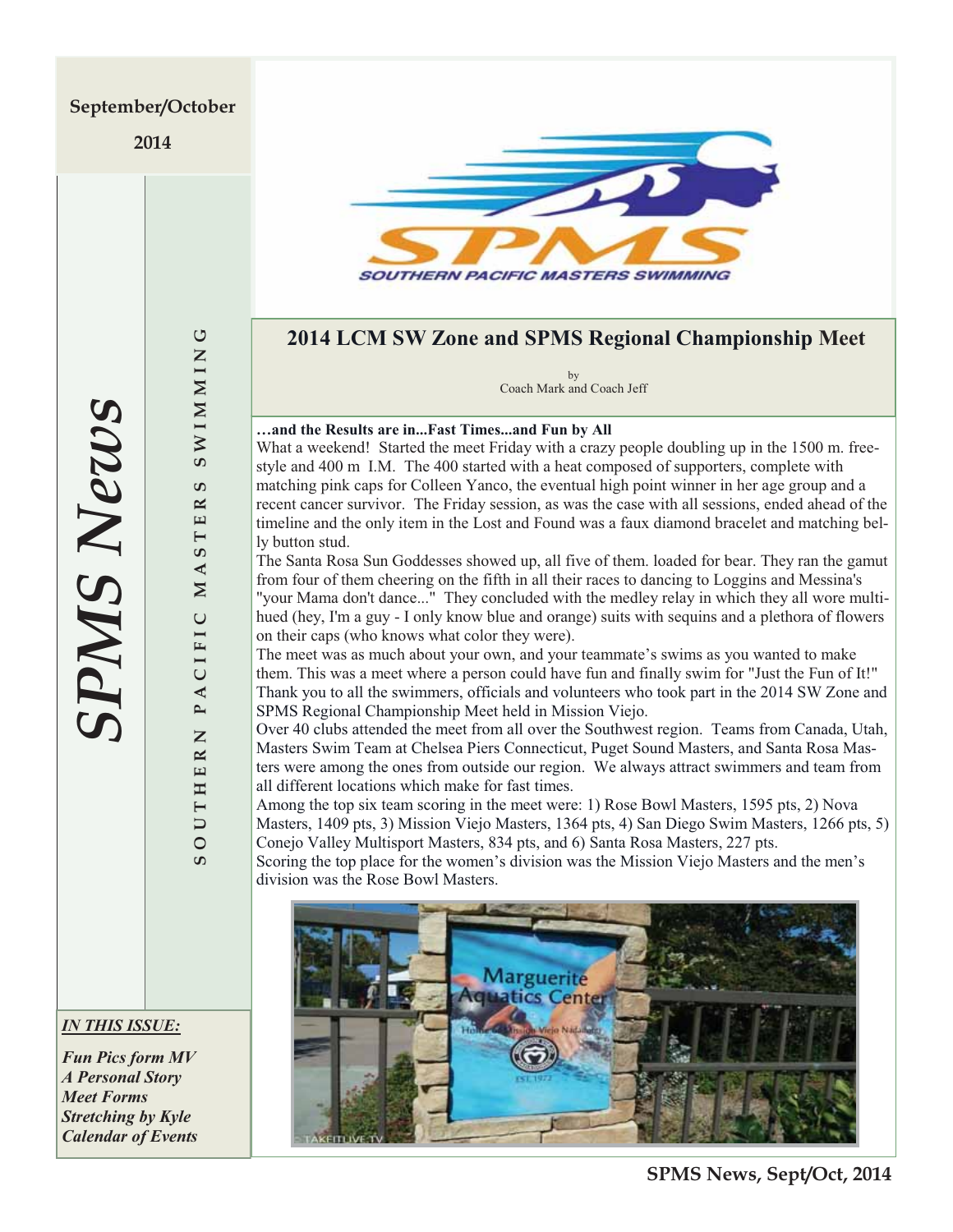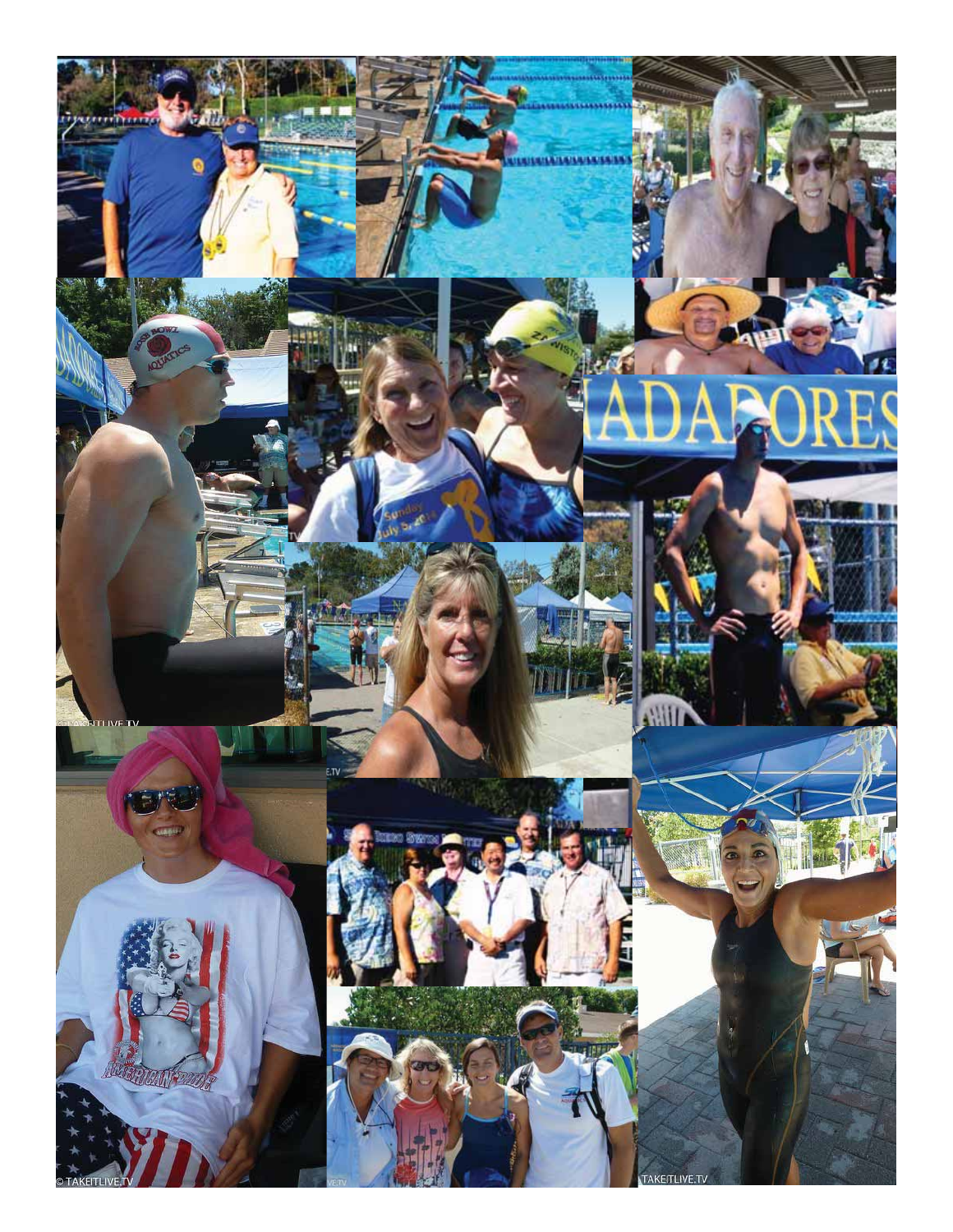

## **Swim with Colleen with Colleen**

My name is Colleen Yanco, and in August of 2013, I competed in USMS Nationals for the first time. With Nationals being conveniently located in Mission Viejo, virtually my backyard, how could I not participate? It was a great experience and I had some solid swims, achieving top ten in the nation and some national champion status on relays. My right shoulder had been bothering me, so after Nationals I took a break from swimming to allow it to heal. After about 3-4 weeks out of the water I decided it was time to return to my favorite exercise, swimming. Once again my right shoulder was tender, particularly when swimming backstroke. For some intuitive reason I decided to get my mammogram before seeing a doctor for my shoulder. In October of 2013, two months after Nationals, I was diagnosed with stage IV breast cancer. It was a shock because of not fitting any of the stereotypical criteria; I always ate healthy, never smoked, didn't really drink, exercised regularly, and didn't have a history of breast cancer in my family. How could this be happening? So, the cancer whirlwind began! The cancer was in my right breast, 6-7 lymph nodes and a small lesion on my liver. My first thought was "cut it out, cut all of it out!" The liver lesion was never biopsied due to the location, at the top of the dome in a very challenging spot to reach, so my oncologist went on the images of the PET scan and the radiologist's interpretation. In the oncologist's office last November I sat stoically as I listened to an endless amount of information about my diagnosis, what the treatment would be, and the potential prognosis. It was like swimming with water in your ears and fogged goggles that would not clear, like you would never find the shore or the end of the pool.

In mid-November I started six cycles of chemo; this lasted until the end of February. I still receive chemo treatments every three weeks but the nasty drug Taxotere has been dropped. Through all of this I continued swimming. One of the reasons I decided to keep swimming regardless of how terrible I felt, is it gave me a place to leave cancer behind, at least for a short period of time. Swimming is my Zen; it is the place where I can empty my mind; it is meditative for me even when I am breathless. As time went on with the treatments each of my PET scans improved, they became cleaner and cleaner. After the last scan at the end of April, a breast MRI in May, and a biopsy in May, I was declared in complete remission on July 3, 2014. What wonderful news to hear before we left for my oldest daughter's wedding. So many things to celebrate!

When we returned from the wedding SPMS Championships were quickly approaching, about 5-6 weeks away. I planned on competing in them regardless of what kind of condition I was in because it gave me a goal to strive towards. In June I swam in three events at the Senior Games in Pasadena; it was to have fun, see friends, and get a benchmark of my new "normal". My times were off for distance but pretty good for sprints. The results struck me as odd because I have never been a sprinter, but it also told me I needed to rebuild my endurance and maybe I could get back to some of my best times. During this, cancer never completely left my mind, but I could at least find ways to mentally distance myself from it.

Registration for SPMA Championships quickly approached. My good friend, Kris, who is a sprinter, convinced me to enter the 400 IM and agreed to swim it with me. I had not swam a 400 IM since 2006 at Worlds. The 400 IM is painful, it leaves you completely breathless, and takes quite a bit of training, probably the biggest reasons Michael Phelps no longer swims it. I tried to convince her to swim the 1500 free instead but she said she couldn't "count that high". Little did I realize that there was a scheme for this event in the process. Not only was Kris going to swim this event with me but several of my Nova teammates; many of them never swam a 100 fly, let alone a 400 IM! The secret planning continued, which I remained completely oblivious to. Sherry Brooks had pink "Swim with Colleen" swim caps made. Everyone who was doing this event with me was told to enter a 10:00 seed time. As we got closer to August 22, I was still completely unaware of what was about to happen. The week of the meet I got a small clue when viewing the psych sheets for the meet. When I saw the psych sheet for the 400 IM my jaw dropped and my eyes filled with tears. People I hardly know were willing to become painfully breathless to show support for me and my battle with breast cancer. I was completely awestruck.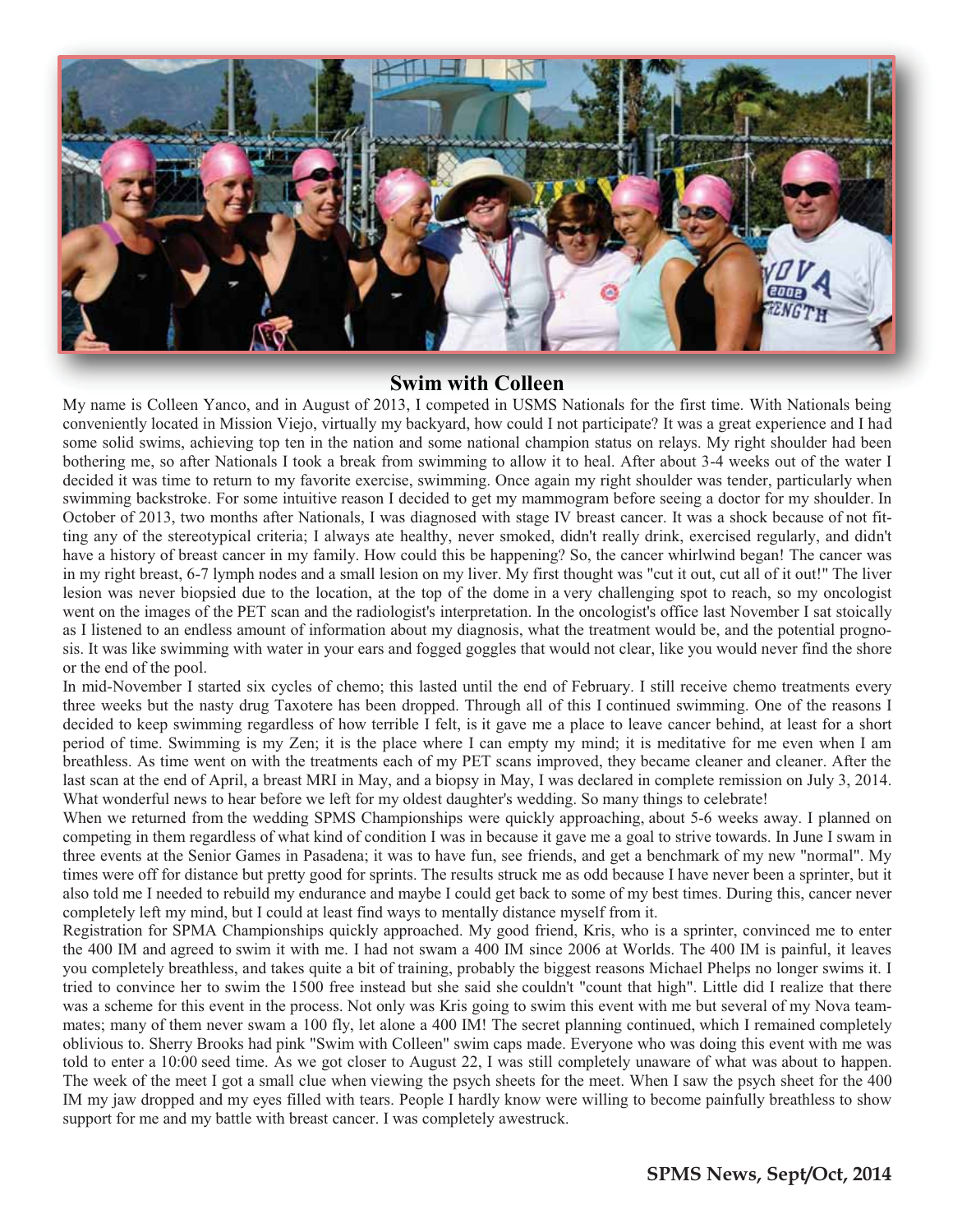

Friday arrived and the 400 IM was on. I told my incredibly supportive husband he may want to come watch me swim, that I suspected something special was about to happen. He came equipped with cameras, ready to record the event. We scurried to get to the pool due to the meet running ahead of schedule. Thankfully we arrived with enough time for a quick warm-up and some photos. As friends and teammates gathered around the our area I was stunned to see who was swimming with me and the pink caps; it was very difficult to keep it together emotionally. The entire first heat consisted of my friends and teammates, every one of them donning a pink "Swim with Colleen" cap. We were individually announced, as if we were Olympians, with me being the last even though I

was in Lane 4. As I approached the starting block, my eyes were tearing up inside my goggles, there was so much love and support; it took my breath away before I dove into the pool. As I approached my starting block I told myself "no tears" just keep it together and quickly wiped the inside my goggles.

The starter blew the whistle and we stepped onto the starting blocks. The starter called us to take our mark, and we were off! It was an amazing swim! Not my personal best time, but the best swim of my life! It did indeed hurt but it was also joyful. My friends, teammates and coaches, and family have been a huge part of my journey with cancer; I wouldn't be a thriving survivor without them. A huge thank you to all of you! You have cheered me on, consoled me when I was down, held my hand, let me lean on your shoulder when I needed to, and pushed me to strive to get well. I also want to thank the Nadadores for their support and willingness to allow us to bring this disease out in the open at their meet. You are all amazing people and gifts in my life. As I continue on this journey I have discovered many others who face personal challenges every day. Many tell me I am an inspiration to them, but it is them who inspire me to live and love life to the fullest. My motto is *life is meant for living,* and that is exactly what I am doing, living life to the fullest because it is so precious.

Suffice it to say, it was an incredible day – lots of joy, tears, and laughter among teammates, family and friends. A day many of us will never forget. We want to thank everyone mentioned in this article for all of the incredible support. It became bigger than life and it would not have happened but for all of your kindness, generosity, and love, and for that I thank every one of you.

**Breast cancer is the second most common kind of cancer in women. About 1 in 8 women born today in the United States will get breast cancer at some point. The good news is that many women can survive breast cancer if it is found and treated early. A mammogram – the screening test for breast cancer – can help find breast cancer early when it is easier to treat. National Breast Cancer Awareness Month is a chance to raise awareness about the importance of early detection of breast cancer.** 

### October is National Breast Cancer Awareness Month



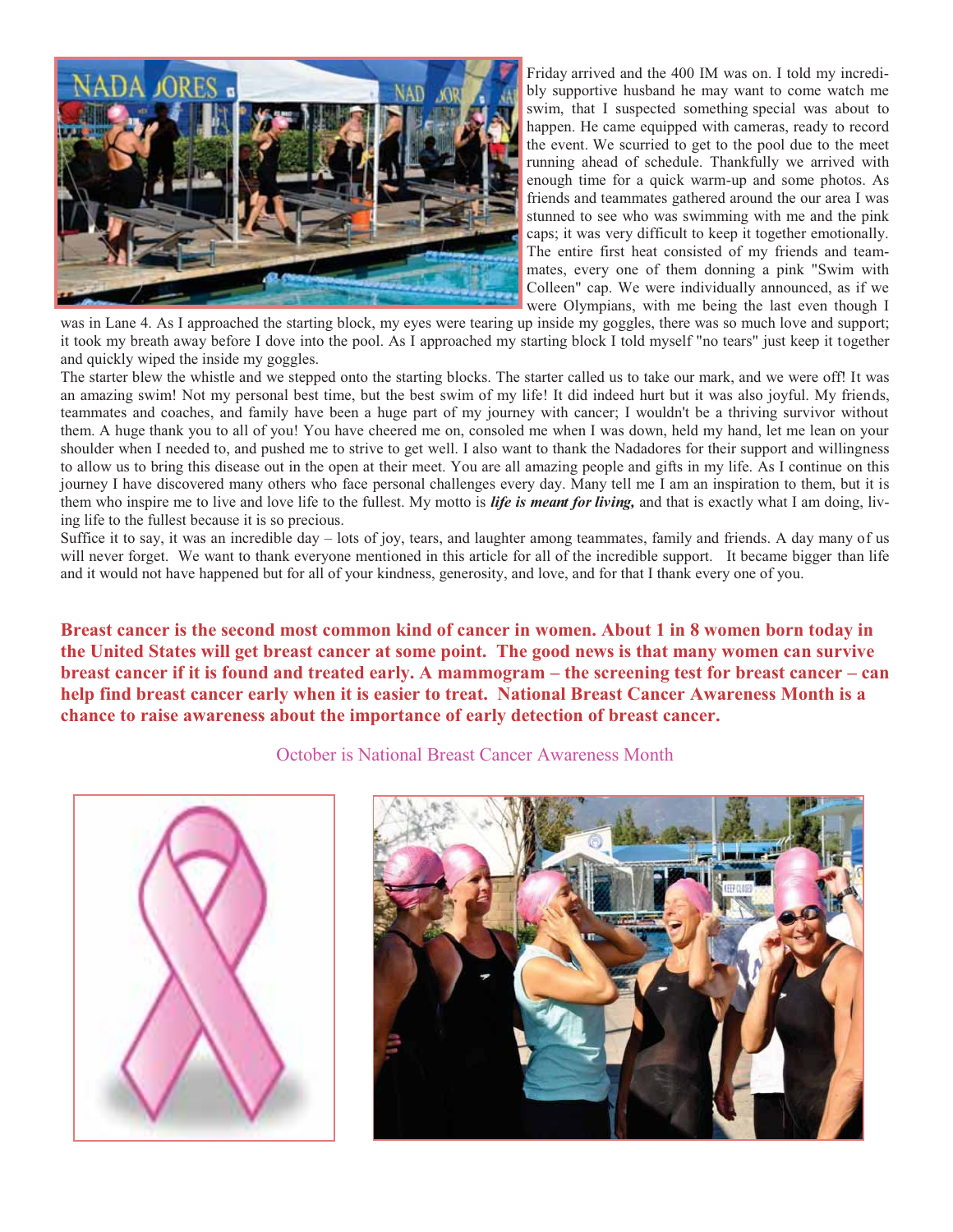# **Don Burns' 26th Annual Corona del Mar One-Mile Ocean Swim**

by Sherry Brooks

My eyes locked on the bank sign that read 86 degrees at 9:02 a.m. on Saturday morning as I drove toward the corner of Marguerite Avenue. Pacific Coast Highway was already bustling with beachgoers headed to see the surf at Corona del Mar's "Big Beach." In about an hour, the starting horn would blow for 213 swimmers to attack the surf and swim an out-and-back mile swim in this year's  $26<sup>th</sup>$  Annual Don Burns' Scholarship Open Water Swim.

The water temperature was 71 degrees; conditions were good. The surf was bigger than usual due to Hurricane Marie off of the Baja California coast, which created an increased energy among spectators, lifeguards, and participants. Big Beach is usually pretty flat, and it is a popular "novice" beach for beginning open water swimmers.

The race starts from the sand next to the Corona del Mar jetty. Swimmers swim to a buoy approximately 300 yards offshore and then down the coast, past spectacular cliff-side homes and a beautiful rocky coastline to the secluded cove of Little Corona. As swimmers round the buoys, they return up the coast and swim to a finish onshore, near the start, at Lifeguard Tower #3.

The first finisher, Ryan Bullock, came in at 17 minutes, 54 seconds, and the last finisher made it in in just a little over 54 minutes. Swimmers ranged from the 19-24 age group to 75-79. Not many swimmers donned wetsuits this year due to the warm conditions. Nearly fifty Newport Lifeguards volunteered to flawlessly support the event. A big thanks to the Burns family for attending, and to Rose Burns for presenting the awards.

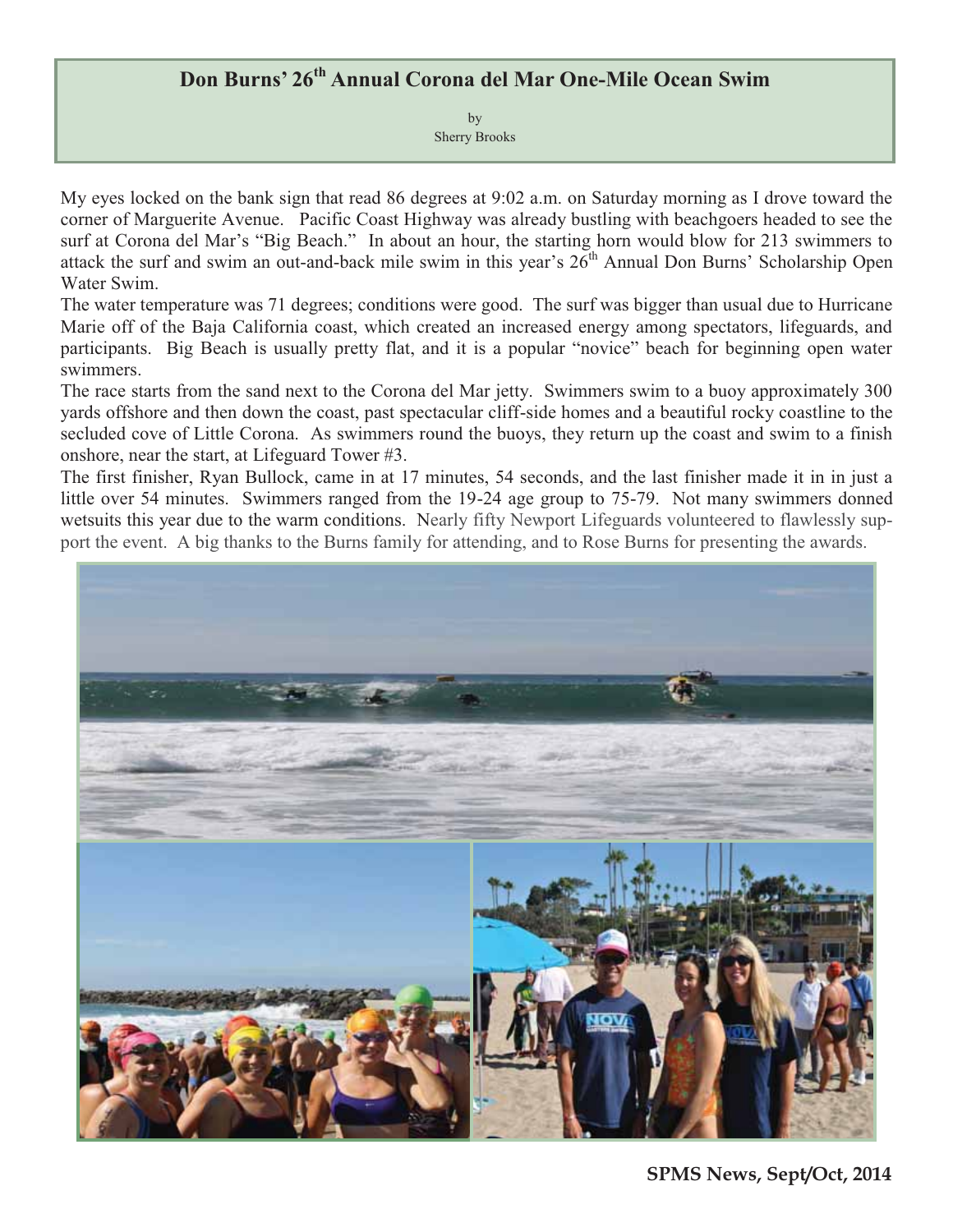## **SPMS Swimmers Join Forces to Swim the English Channel**

by Steve West

On August 3, 2014, Irvine Novaquatics Masters swimmers, Bernie Zeruhn and Steve West travelled to Dover England to join the rest of the EC6 – Total Immersion Relay team consisting of Christof Wandratsch (Germany), Kirsten Cameron (New Zealand), Steve West (USA/California), Bernie Zeruhn (Germany/ California), Dave Warren (UK) and Andrew Chamberlain (UK).

For months, our team manager, Wayne Soutter, was working on assembling and coordinating a team of Masters swimmers all over the age of 40 that were fast enough to have a shot at breaking the 22 year old English Channel relay record of 6 hours, 52 minutes set by the USA National Team in 1992.



The planned swim day was Tuesday, August 5, a neap tide; fortunately, there was a brief weather window of not perfect weather, but calm enough with south wind of about 10 to 15 MPH, and sun in the forecast. The entire team assembled at 6:30 in the morning at one location for the first time on the *Viking Princess*.

The team got started at about 7:23 AM, with Christof leading the initial leg from Shakespeare Beach in Dover. Christof was the most experienced open water swimmer on the team, having formerly held the solo English Channel crossing record and numerous other open water swimming accolades. With the tide rushing out, Christof covered 5,800 meters in the first hour, and the team was on target. Kirsten swam second, then Steve, Bernie, Dave and Andrew. English Channel relays typically consist of six swimmers and each swimmer swims for an hour, rotating in order until you reach Cap Griz Nez France.

After six hours, at an average pace of 1:08 per 100 meters, the team was within striking distance of breaking the record. Hoping for a strong tidal push into Cap Griz Nez, Christof swam his second leg. The shore grew closer and closer; it became apparent the team would be just short of breaking the record. The final relay exchange happened 250 yards off France as Kirsten raced to shore. The team finished in a time of 7 hours, 3 minutes, 11 seconds. The second fastest relay know crossing, and definitely the fastest "over 40 crossing" ever.



**SPMS News, Sept/Oct, 2014 2014**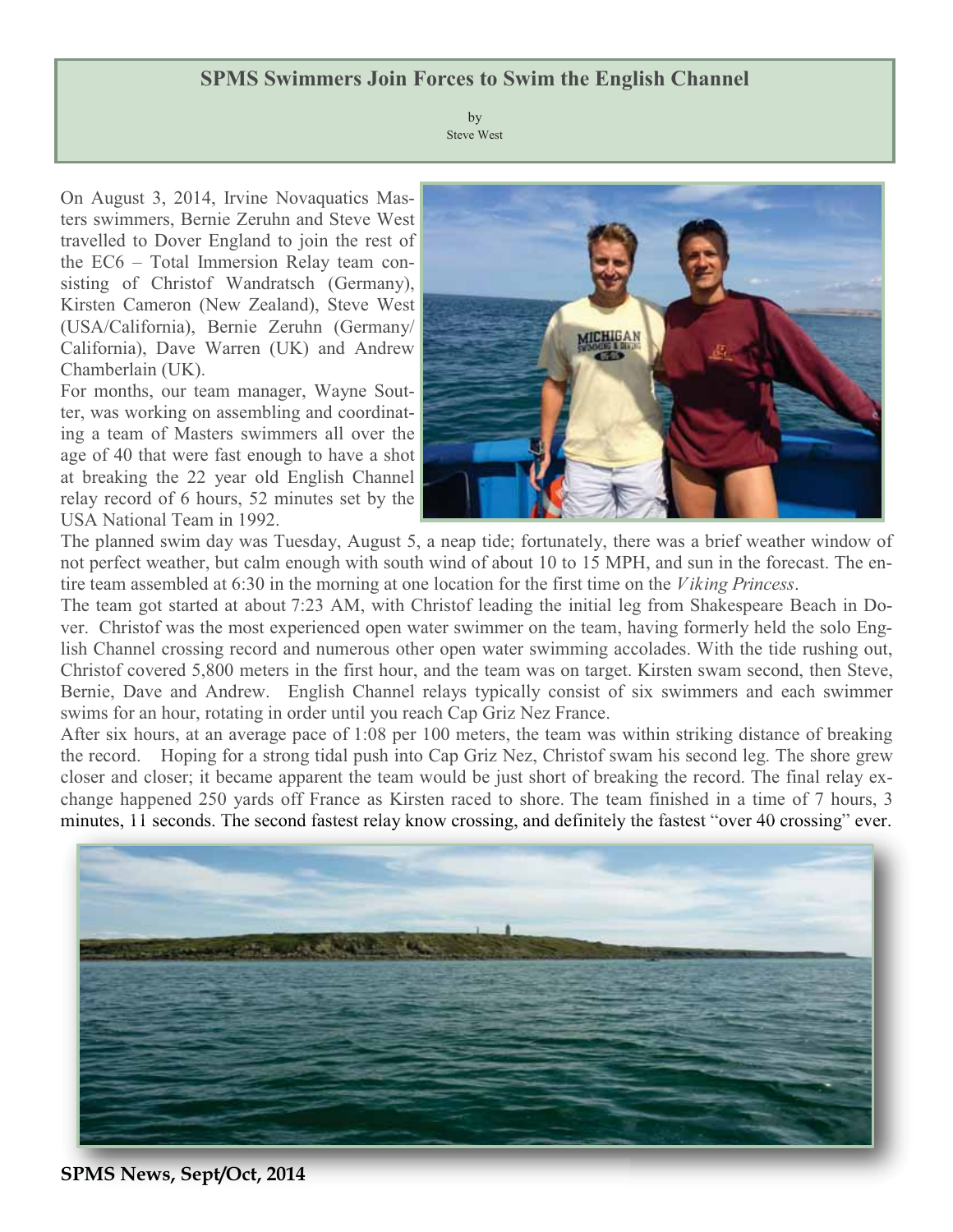### **SPMS Says Aloha to Trish Commons**



## *In honor of your service to SPMS the committee members wanted to share their thoughts with you.*

"Thank you Trish for the many years of service working swim meets for SPMS. Trish worked many years with Steve Schofield and later myself as swim meet coordinator. When you see Trish on deck make sure you thank her for the many years she has spent at the swim meets."

"Thank you Trisha for all your years of service to the Southern Pacific Masters Swimming community. Your love, enthusiasm, and dedication to the sport of swimming was heartfelt by many and greatly appreciated."

"I have never attended a swim meet in California when Trisha Commons was not there to greet me and warn me against dripping on the result sheets or awards labels when I was anxious to pick up my ribbons or medals at "her" table. She has always been extremely helpful to me in my marketing efforts. I shall miss her assistance."

"Congratulations Trish! We will miss you on deck."

"Thanks for consistently going above and beyond for an extraordinary length of time! You will remain the face of SPMS for many of us."

"I have always enjoyed having Trisha as a steady presence at all the meets. She was often the most accessible person who knew what was going on."

"Good luck Trish in your future swimming ventures. Looking forward to swimming the 200 Backstroke with you!"

"Thank you Trisha for all your years of service. It was always great seeing a friendly face representing SPMS and helping swimmers sign up for USMS and register for the swim meets. You provided great customer service."

"Trisha has attended and worked at almost every SPMS swim meet for so many years that she became the face and voice of SPMS to many people. She has always tried to be the person who would answer questions and help swimmers and meet hosts in any way possible. Thank you, Trisha, for all that you have done for SPMS and it's members."

## **Gold Wave Masters "Say Goodbye to Summer" SCY Swim Meet Sunday, September 21, 2014**

**Sanction by Southern Pacific Masters Swimming for USMS, Inc. Sanction # 334-S037** 

**Facility:** Garces Memorial High School pool, 2800 Loma Linda Drive, Bakersfield, CA 93305

**Directions:** *From the north or south,* take I-99 to Hwy 178 East. Travel through downtown, exit at Union Ave. Turn north. Proceed approximately two miles north. Turn right on Columbus St., left on Loma Linda, left on Monte Vista. Turn left into the Garces High School parking lot. The pool is straight ahead.

**Rules:** United States Masters Swimming rules will govern. Current SPMS meet procedures will be enforced and take precedence over any errors or omissions on this form. The meet referee will be in charge of the meet. Any questions regarding the conduct of the meet should be directed to the meet referee. All events are timed finals. Age on September 21st determines age group for competition. You must be at least 18 years of age to compete.

**Entries:** The pre-entry postmark deadline is Saturday, September 13, 2014. Deck entries will close at 8:30 am for 500 yd. Freestyle and 400 yd. IM; at 10:00 am for all other events.

**Entry fees:** There is a \$25.00 flat fee per swimmer. For swimmers in relays only, the fee is \$5.00. Deck entries or online entries after September 13th are allowed for \$30.00 flat fee.

**Seeding:** All events will be deck seeded slowest to fastest, by entered time, with ages and genders combined. Check-in is not required in order to be deck seeded, except swimmers *must* check in to swim the 500 yd. Freestyle and 400 yd. IM.

**Relays:** All relays will be deck entered. Relay fees are \$5.00 per relay, due upon entry. All relays must be submitted on SPMA relay forms, which will be available at the meet. For each relay swimmer not entered in individual events, a signed release must be submitted with the relay entry. Relays of unattached or mixed-team swimmers will be deck-seeded for those who desire to compete for the unofficial fun of it!

**Awards:** Individual: SPMS ribbons for places 1-3. Relay: SPMS ribbons for first place.

**Checks payable to:** The Gold Wave

Mail consolidated entry card, a copy of your 2014 USMS card, and check to The Gold Wave, c/o Dorothy Brelih, 10601 Hinderhill Drive, Bakersfield, CA 93312.

**Questions:** Meet Director, Dorothy Brelih, dotswims@gmail.com

#### **Sunday, September 21, 2014 Warm-up at 8:00 a.m. 500 yd. Freestyle starts at 9:00 a.m.**

1. 500 yd. Freestyle

2. 400 yd. Individual Medley **Additional Warm-up after 500 yd. Freestyle Event #3 starts at 10:30 a.m.** 

- 3. 200 yd. Individual Medley
- 4. 200 yd. Freestyle Relay **(Men, Women, Mixed)**

5. 50 yd. Backstroke

- 6. 200 yd. Breaststroke
- 7. 100 yd. Butterfly
- 8. 200 yd. Freestyle
- 9. 100 yd. Backstroke
- 10. 50 yd. Freestyle
- 11. 200 yd. Butterfly 12. 100 yd. Breaststroke
- 13. 100 yd. Freestyle
- 14. 50 yd. Butterfly
- 15. 50 yd. Breaststroke
- 16. 200 yd. Backstroke
- 17. 100 yd. Individual Medley
- 18. 200 Medley Relay **(Men, Women, Mixed)**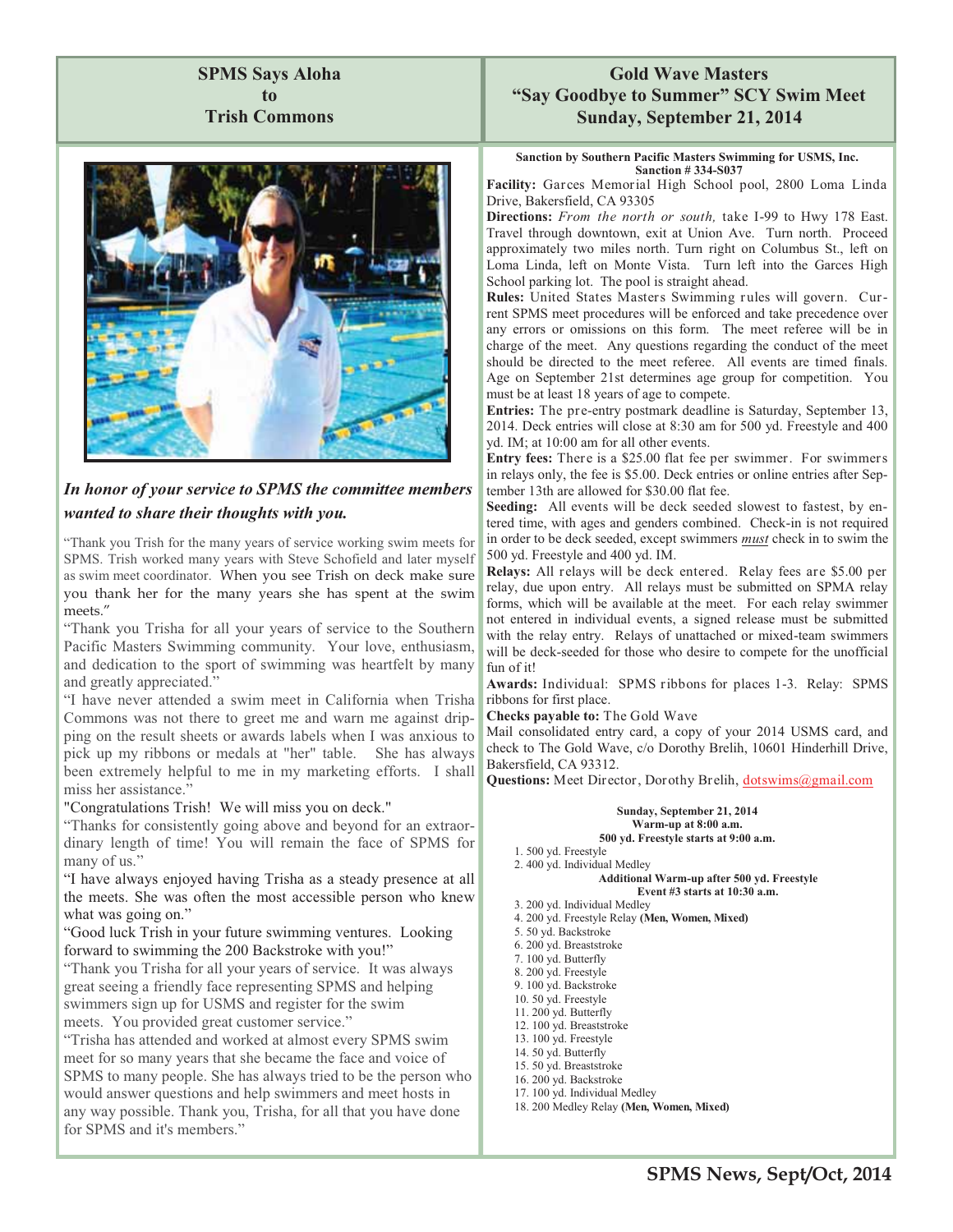## **Mission Viejo Nadadores Short Course Meters Masters Swim Meet Sunday, October 5, 2014**

#### **Sanction by Southern Pacific Masters Swimming for USMS, Inc. Sanction # 334-S042**

**Facility**: Marguerite Aquatic Center, 27474 Casta Del Sol, Mission Viejo is an outdoor, 8-lane competition diving pool with two 25-meter warm-up lanes. The length of the competition course without a bulkhead is in compliance and on file with USMS in accordance with articles 105.1.7 and 107.2.1. **Directions & Parking:** From the north or south, take the 5 Freeway to the Alicia Parkway exit in Mission Viejo. Go east (away from the ocean) to Trabuco Road. Turn right on Trabuco to Marguerite Parkway. Go left on Marguerite to Casa Del Sol, turn right onto Casa Del Sol, and turn into the driveway for pool parking. There will be no parking in the upper parking lot. **Rules:** United States Masters swimming rules will govern. Current SPMS meet procedures will be enforced and take precedence over any errors or omissions on this form. The meet referee will be in charge of the meet. Any questions regarding the conduct of the meet should be directed to that person. **Entries**: Pre-entry postmark deadline and early online registration: Saturday, September 27, 2014. Online registration is open until 6:00 p.m. on Friday, October 3, 2014. On deck registration is permitted. Deck entries will close at 7:45 a.m. for the 1500 and at 10:00 a.m. for events 2 to 8. All other events

will close at 11:00 a.m. Age on December 31, 2014 determines age group for the meet. You must be at least 18 years old to compete. **Entry Fees:** \$25.00 per swimmer flat fee. Deck entries or online entries

after Saturday, September 27, 2014 allowed for a total of \$35.00. Meet entry fees are non-refundable and non-transferable.

**Checks payable to**: Mission Viejo Nadadores

Mail consolidated entry card, a copy of your USMS 2014 card, and check to: Mission Viejo Nadadores — Mark Moore, 25108-A Marguerite Parkway #391, Mission Viejo, CA 92692.

**Seeding:** All events will be deck seeded slowest to fastest by entered time, ages and sexes combined. Check-in is not required in order to be deck seeded, except swimmers *must* check in to swim the 1500 m Freestyle and the 400 m Freestyle.

**Relays:** All relays will be deck entered. Relay fees are \$5.00 per relay, due upon entry. For each relay swimmer who is not entered in individual events, a fee of \$10.00 and a signed liability release must be submitted with the relay entry.

**Awards:** Individual: MVN ribbons for places 1 to 3. Relay: MVN ribbons for first place.

**Snack Bar**: A snack bar will be available serving hot and cold food and drinks.

**Questions:** Meet Director, Mark Moore (949) 489-1847, coachmark@mastersmvnswim.org.

#### **Sunday, October 5, 2014**

1500 warm-up at 7:00 a.m.

1500 starts at 8:00 a.m.

1. 1500 m Freestyle **(check-in required) Additional warm-up after the 1500** 

**Event #2 starts no earlier than 10:00 a.m.** 

- 2. 400 m Individual Medley
- 3. 50 m Butterfly
- 4. 100 m Backstroke
- 5. 200 m Breaststroke
- 6. 50 m Freestyle
- 7. 100 m Butterfly
- 8. 200 m Backstroke
- 9. 200 m Freestyle Relay **(Men, Women, Mixed)**
- 10. 200 m Individual Medley
- 11. 200 m Medley Relay **(Men, Women, Mixed)**
- 12. 50 m Breaststroke
- 13. 100 m Freestyle
- 14. 200 m Butterfly
- 15. 50 m Backstroke
- 16. 100 m Breaststroke
- 17. 200 m Freestyle
- 18. 100 m Individual Medley
- 19. 400 m Freestyle **(check-in required)**

## **UCLA Bruins SCM Swim Meet Sunday, October 19, 2014**

#### **Sanction by Southern Pacific Masters Swimming for USMS, Inc. Sanction # 334-S037**

**Facility**: UCLA's Spieker Aquatics Center – outdoor 52m x 8 lane, all deep water competition pool. Warm-up lanes are available behind the bulkhead. The length of the competition course is in compliance and on file with USMS in accordance with articles 105.1.7 and 107.2.1, but as a bulkhead course, is subject to length confirmation. Eligibility of times for USMS Top 10 and Records will be contingent on verification of bulkhead placement.

**Address**: 114 Easton Drive, Los Angeles, CA 90095 – UCLA

**Directions & Parking**: Take the 405 to Sunset Blvd – East. Take Sunset Blvd approximately ¾ mile to the intersection of Bellagio Drive (just after the intersection of Veteran Blvd, across from the West Bel-Air Gate). Turn right onto the UCLA campus. Go to the second stop sign and turn left on DeNeve Drive. Go straight until you reach the Sunset Village Lot on the right. Use the pay station to purchase a daily pass for \$8.00. No parking allowed beside the pool – it is for UCLA permits only. NOTE: Parking enforcement does ticket on weekends.

**Rules:** United States Masters Swimming rules will govern. Current SPMS meet procedures will be enforced and take precedence over any errors or omissions on this form. The meet referee will be in charge of the meet. Any questions regarding the conduct of the meet should be directed to that person. All events are timed final. Age on December 31, 2014 determines age group for the meet. You must be at least 18 years of age to compete.

**Entries:** Pre-entry postmark deadline is Saturday, October 11. Online registration closes at 6:00 p.m. on Saturday, October 18. Deck registration is permitted. Deck entries for the 800 m Freestyle, if spots remain, will close at 8:30 a.m. and at 10:00 a.m. for all other events. The 800 m Freestyle will close at 40 entries max.

**Entry Fees:** \$25.00 per swimmer flat fee for paper entries postmar ked, or online entries received, by Saturday, October 11. Deck entries or online entries after Saturday, October 11 are allowed for a total of \$35.00. Entry fees are nonrefundable and non-transferable. Swimmers are limited to four individual events plus relays.

**Checks payable to**: UC Regents. Mail consolidated entry card, a copy of your USMS 2014 card, and check to: Sunset Canyon Recreation Center, c/o Dana Dickerson, 111 Easton Drive, Los Angeles, CA 90095.

**Seeding:** All events will be deck seeded slowest to fastest by entered time, ages and sexes combined. Swimmers in the 800 m Freestyle must check in to be seeded.

**Relays:** For each relay swimmer who is not entered in individual events, a fee of \$10.00 and a signed liability release must be submitted with the relay entry. No Charge - Fun Event! 4 x 50 "T-shirt" relay. Each team member must swim with a T-shirt on. The shirt is exchanged from one swimmer to the next. Bring a T-shirt to use.

**Awards:** Individual: SPMS ribbons for places 1 to 3. Relay: SPMS ribbons for first place.

**Questions:** Meet Director, Alina de Armas, alina@dearmas.co, (805) 444-0317.

**Sunday, October 19, 2014** 

800 warm-up at 8:00 a.m. 800 starts at 9:00 a.m.

1. 800 m Freestyle **(check-in required) Additional warm-up after the 800 m. Event #2 will start no sooner than 10:30 a.m.**  2. 200 m Individual Medley 3. 200 m Freestyle Relay **(Men, Women, Mixed)**  4. 50 m Backstroke 5. 100 m Butterfly 6. 200 m Freestyle 7. 100 m Backstroke 8. 50 m Freestyle 9. 200 m Medley Relay **(Men, Women, Mixed)**  10. 100 m Breaststroke 11. 100 m Freestyle

- 12. 50 m Butterfly
- 13. 50 m Breaststroke
- 14. 100 m Individual Medley
- 15. 4 x 50 m T-shirt Relay **(deck enter)**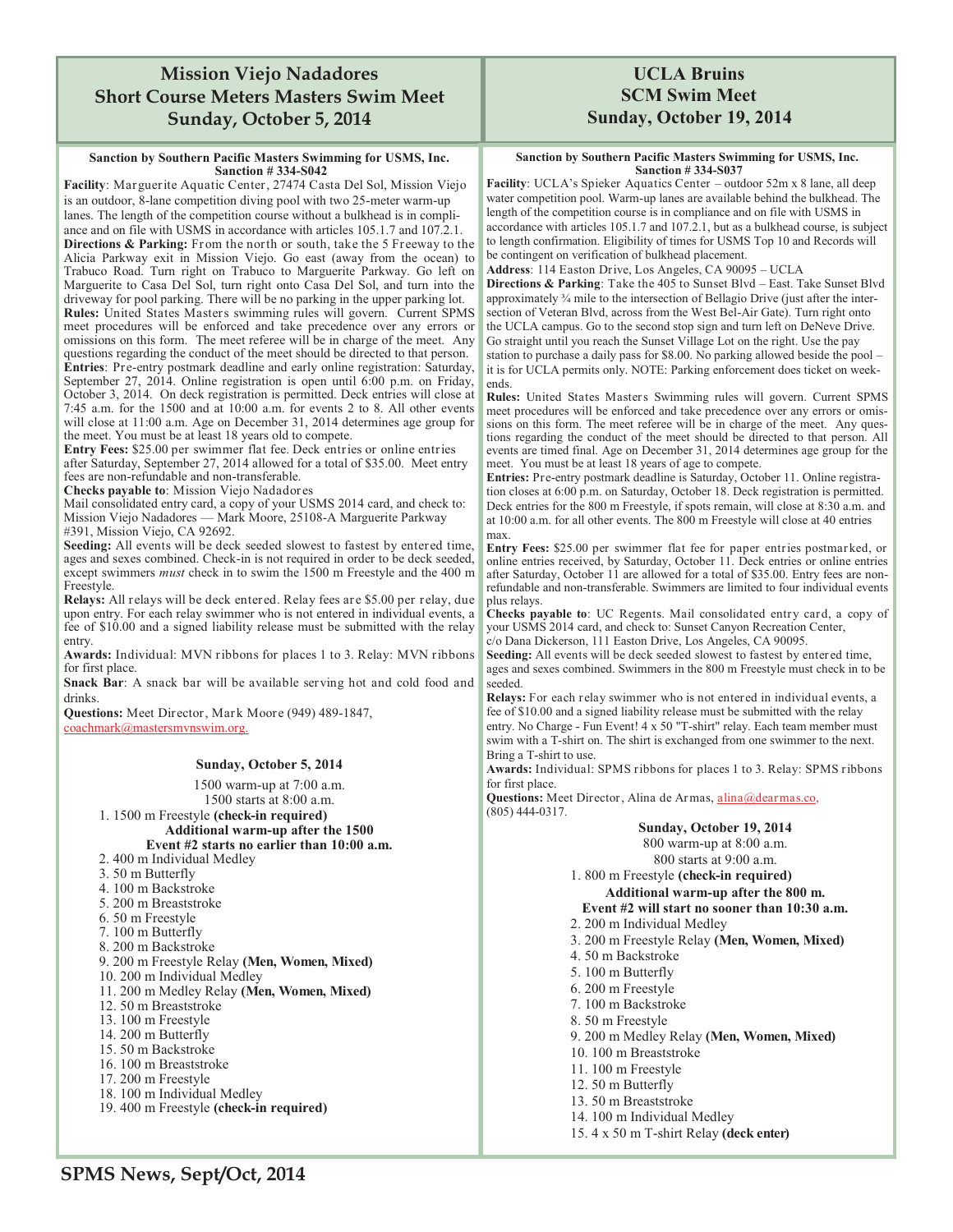## STRETCHING IT OUT

I mentioned last time that we needed to talk about stretching. Stretching has always been a big part of the athlete's world. The biggest question physicians, coaches and trainers get is: When is the most effective time to stretch?

The main point we are going to make is that stretching does not reduce injury acutely. According to Witvrouw, et al., in 1994 of the *Sports Med Journal* stretching may actually reduce your ability to use maximum contractibility during performance; without the muscles' ability to contract at maximum, you experience decreased strength during performance. This is why I question why we have been taught to stretch before performance. *TIME* magazine reports: One, a study being published in *The Journal of Strength and Conditioning Research*, concluded that if you stretch before you lift weights, you may find yourself feeling weaker and wobblier than you expect during your workout. Those findings join those of another new study from Croatia, a bogglingly comprehensive reanalysis of data from earlier experiments that was published in *The Scandinavian Journal of Medicine and Science in Sports*. Together, the studies augment a growing scientific consensus that pre-exercise stretching is generally unnecessary and likely counterproductive. Now, this is not saying that stretching is bad, rather it is good, but it is most effective when used consistently and chronically during times other than activity! Just like was mentioned in our last message *CONSISTENCY TRUMPS INTENSITY.*

Suggestively, this is the reason why so many athletes/swimmers that stretch shoulder muscles before activity might actually be causing more injury than they first thought; of course we could include other joints in this equation; there is no need to limit this to just shoulder muscles and joints. Some really critical areas to keep stretched are the hamstrings, the biceps and the pectorals.

Ever feel like that muscle just will not loosen up? Will stretching help? It might, but might I suggest two stepping stones first; get your nervous system checked by a trusted chiropractor. You will be surprised how your body will work and heal at a level you may not have experienced yet. It will also help to retrain muscles to relax and balance your whole muscular system: Then enlist a solid massage therapist to retrain those muscles that are being a little more stubborn than most. Physical therapy could also be a good addition to this team.

There are a variety of ways to stretch; there is static, dynamic, resistive, flexion/extension, and combinations of all sorts. You can also use a variety of times and repetitions to complete a stretching circuit; 30-second hold static, or 20-second dynamic, 5-second hold resistive repetitive, 10-second flexion with 5 second resistive and so on and so on. Really whether you make it up yourself or consult a physician/PT/trainer/other, you should know that *CONSISTENCY ALWAYS TRUMPS INTENSITY.*

So the biggest concern that we need to touch on quickly is the intensity of stretch used. Most stretches do not need to be intense. On a pain scale of 10 (10 being the worst), you should not need to exceed 4 out of ten on the pain scale. Therapists and physicians may use more intense stretches for testing results or more excessive treatment at time of treatment, but normally the 4/10 rule for stretching will benefit the user greater than intense stretching because as you know, *CONSISTENCY TRUMPS INTENSITY*.

Well, I hope by now you understand that it is not a matter of acute, one-time stretching that really makes the difference. It may make you feel better but it won't necessarily help you either. Schedule your stretch times for after activity or at a different time altogether. No, I won't tell you which stretches are good or bad. That is up to you and your team of health peeps. Just know that stretching has changed in the last few decades and you may not be benefitting from past years of stretching education. So until next time…stretch or stretch not, there is still butterfly.

Dr. Kyle Durieux, B.Sc., D.c. "Expect Miracles" Cell: (435) 574-9993 Office: (435) 688-0444 Email: doctor@simplyhealthchiropractic.com Web: simplyhealthchiropractic.com